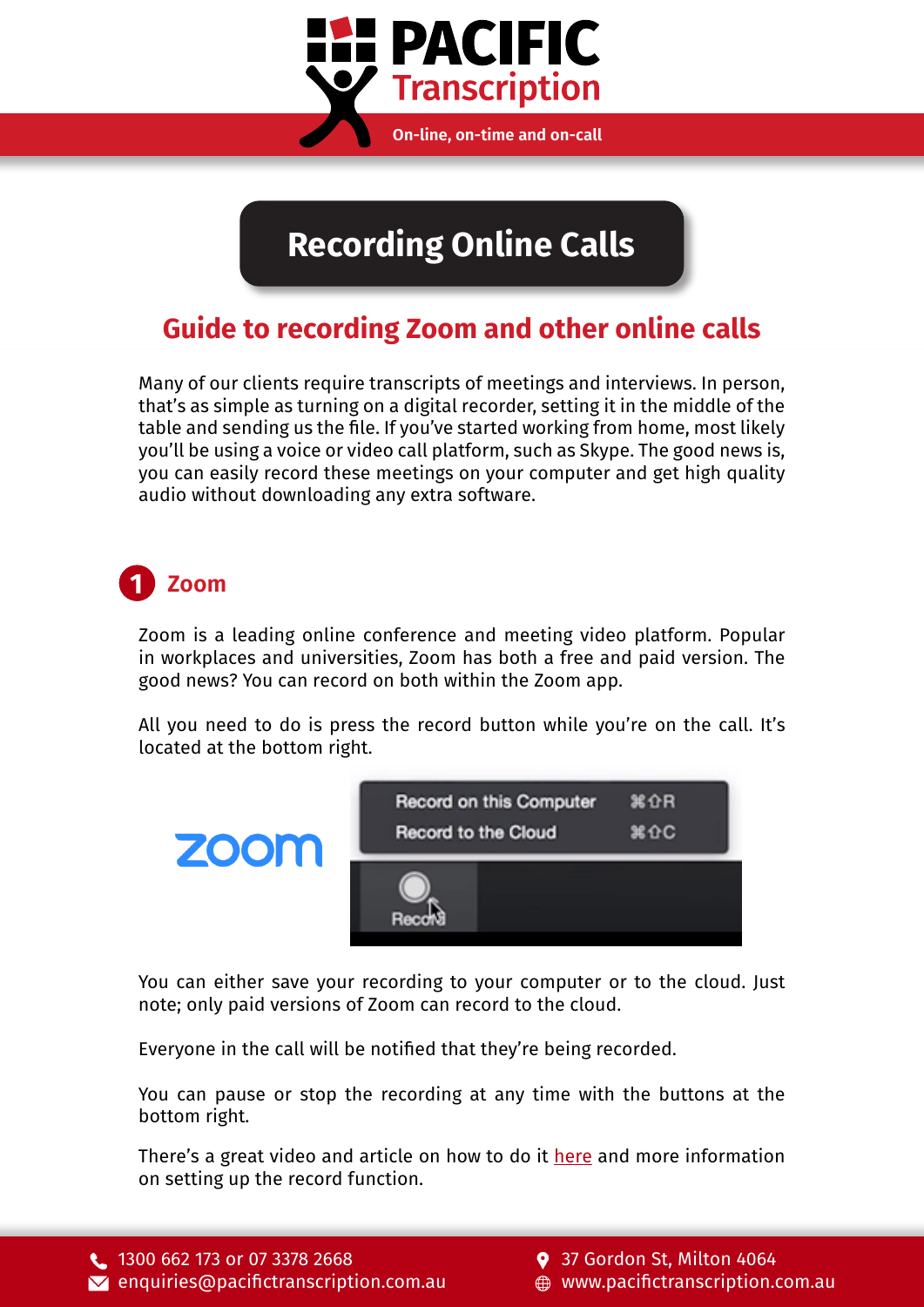



Skype is one of the most well-known programs for video calling. Thankfully, they have introduced an easy-to-use feature to record your skype-to-skype meeting from within the program.



1. During the call click the threedot options menu.

2. Click start recording.

B

 $\triangleright$ 

11:27 AM Call ended 2m 17s

3. Everyone in the call will be notified that the call is being recorded.

4. When you're done recording click Stop Recording.

11:26 AM

Save

D

profines are available for 30 days

Save as... Forward Add bookmark

Select Messages Remove



5. The video will be sent to the chat. You can right click and select Save recording to save it to your computer. Remember, the recording will only stay in the chat for 30 days.

[This FAQ article](https://support.skype.com/en/faq/FA12395/how-do-i-record-my-skype-calls) from Skype has more information on recording from different devices and how to save the video.



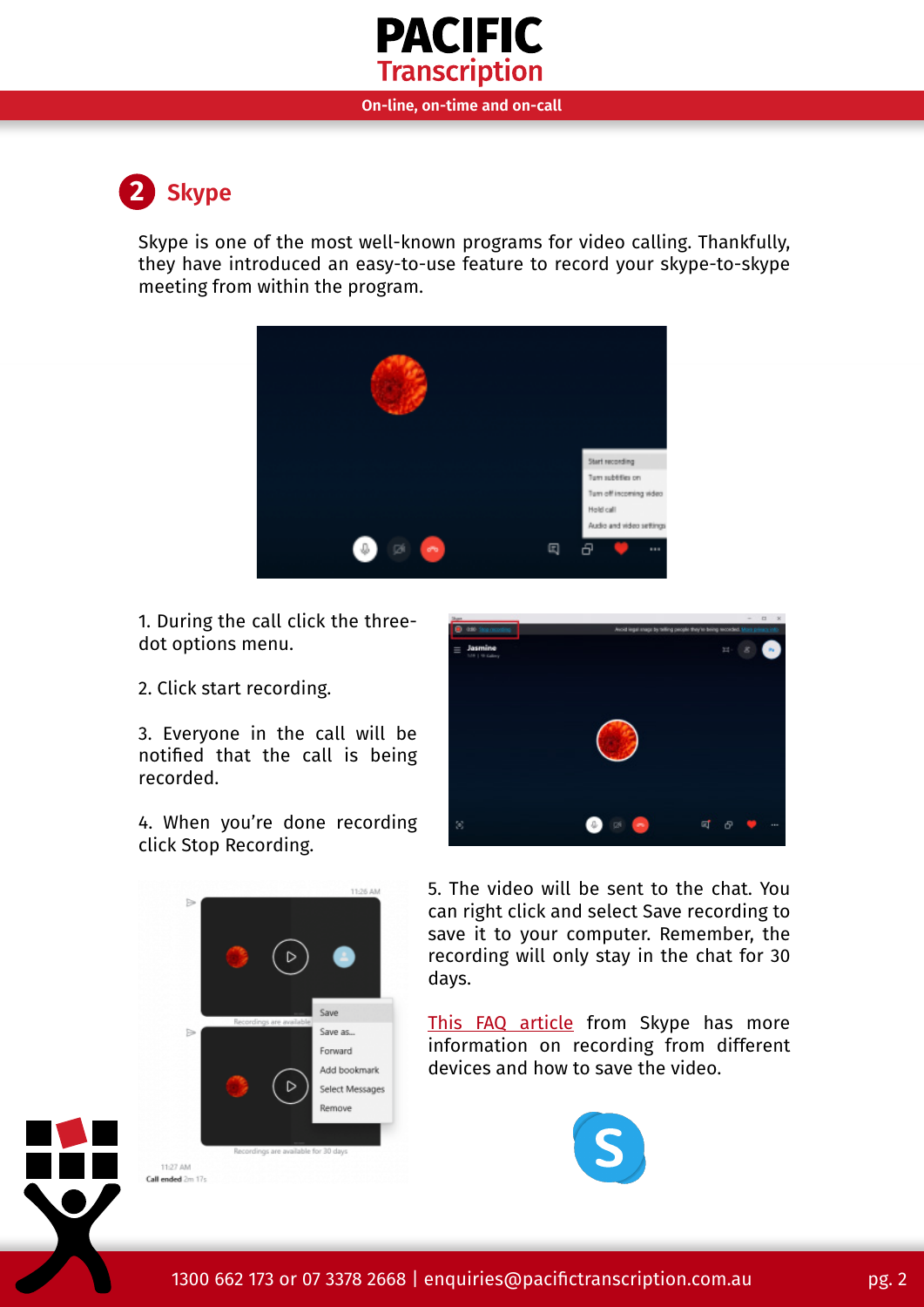

**On-line, on-time and on-call**

## **Google Hangouts Meet 3**

*Please note: This only works on the paid G Suite version of Google Hangouts.*



Google Hangouts Meet is the paid version of Google Hangouts, and comes with G Suite. Unfortunately, the free version doesn't let you record in the app, but if you skip to number 4 you can find out how to record using the Stereo Mix function on your computer.

1. Once you're on a call, click the three-dot menu icon in the bottom right corner.

2. Click record meeting. Everyone in the meeting will be notified that you're now recording.

3. When you're ready to end the recording, just click End Recording.

4. The file will take about 10 minutes to generate and will upload to your Google Drive account.

For more information, read [Google's article](https://support.google.com/meet/answer/9308681?hl=en) on how to record and save your meeting.

# **4 Any Platform Using Stereo Mix + Voice Recorder (Windows)**

*Please note: Not all Windows 10 computers have Stereo Mix.*

If you're using another program that does not have the option to record within it, fortunately, you can still record audio straight from your computer without downloading any software. It's a good idea to test out this function before your meeting; try recording a song or a video, your own voice, or give pg. 2 someone a test call.

Set Up:

1. Right click on your volume icon at the bottom right of your screen.





2. Select 'Open Sound settings'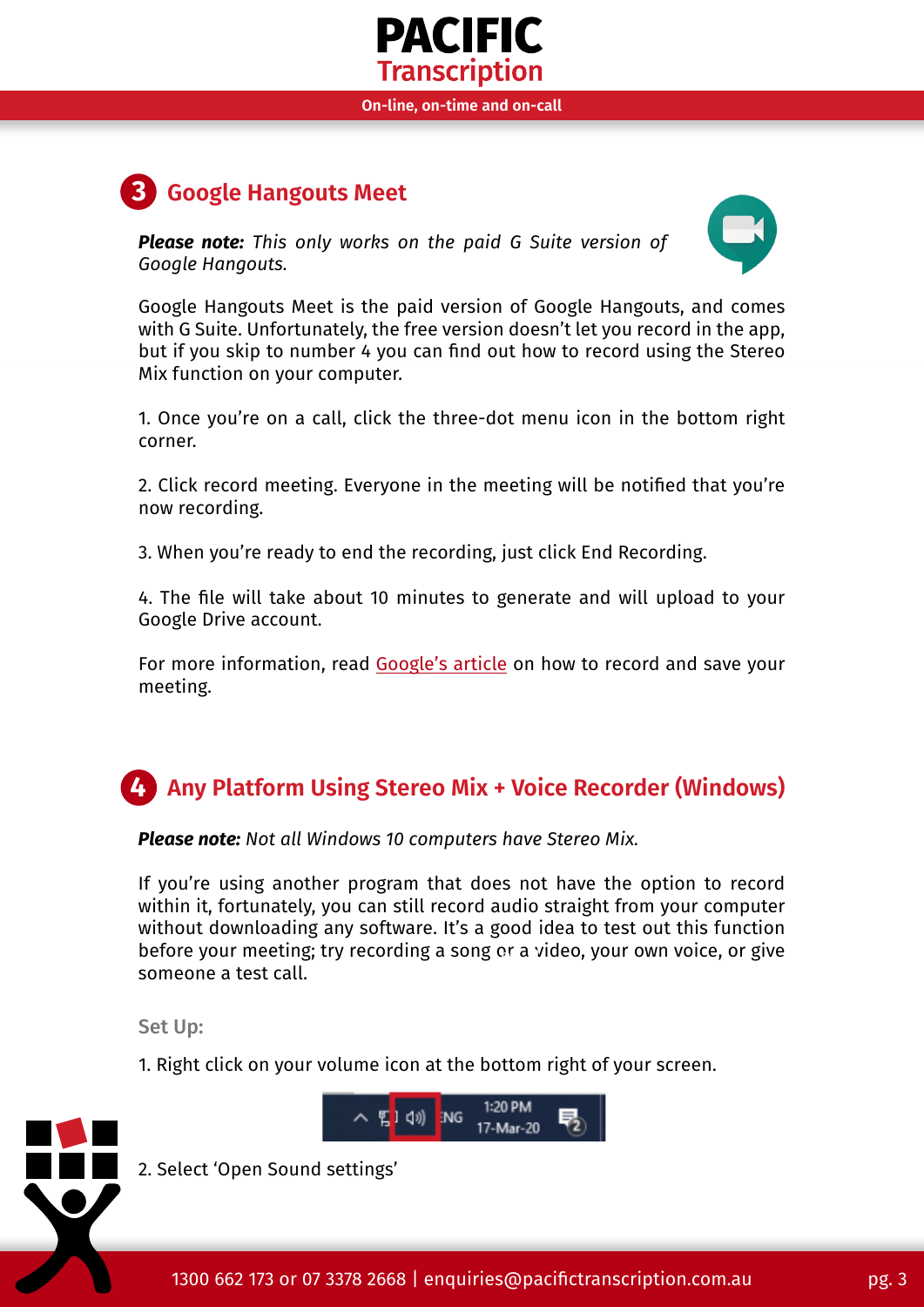

**On-line, on-time and on-call**

3. Click 'Manage sound devices'



4. Under Input devices, select Stereo Mix and click Enable.

|          | Input devices                               |
|----------|---------------------------------------------|
| Disabled |                                             |
| ▧        | Stereo Mix<br>Realtek High Definition Audio |
|          | Enable                                      |

You can now minimise this window. \*

5. In your search bar, type 'recorder' and click on Voice Recorder to open it. Now you're all set to record.

\*Stereo Mix should automatically be set to the default but if it's not working check your Sound control panel. There's a link to it on the right panel of Sound settings.

| <b>Tellings</b><br>an<br>Apps<br>Documents                                 |                              | ø<br>$\cdots$<br><b>Informe W</b>                 |
|----------------------------------------------------------------------------|------------------------------|---------------------------------------------------|
| <b>Basic countries</b><br><b>Voice Recorder</b><br>Ari 41                  |                              | д                                                 |
| <b>CONTRACTOR</b><br><b>Call Recorder</b>                                  | 3                            | Voice Recorder<br>App                             |
| <b>IV Steps Recorder</b><br><sup>1</sup> Streaming Audio Recorder          | y.<br>$\mathbf{r}$           | LT Open<br><sup>-51</sup> Fin to Start            |
| tearch the web<br>D recorder - See web results<br>recorder windows 10<br>D | $\mathbf{r}$<br>$\mathbf{y}$ | -51 Pin to tackbar<br>C App oittings              |
| p<br>recorder google<br>Maric                                              | 3                            | <sup>(2)</sup> Rate and review<br><b>IP Share</b> |
| <b>D</b> Recording<br>Artist Voice Recorder                                | x                            | <b>R</b> University                               |
| <b>E</b> Recording (3)<br>Artist Voice Recorder                            | $\mathbf{y}$                 |                                                   |
| <b>D</b> Recording (2)<br>Artist Voice Recorder                            | y.                           |                                                   |

#### Recording:

1. No matter what program you're using, when you are ready to record, all you have to do is press the big record button on the Voice Recorder app.